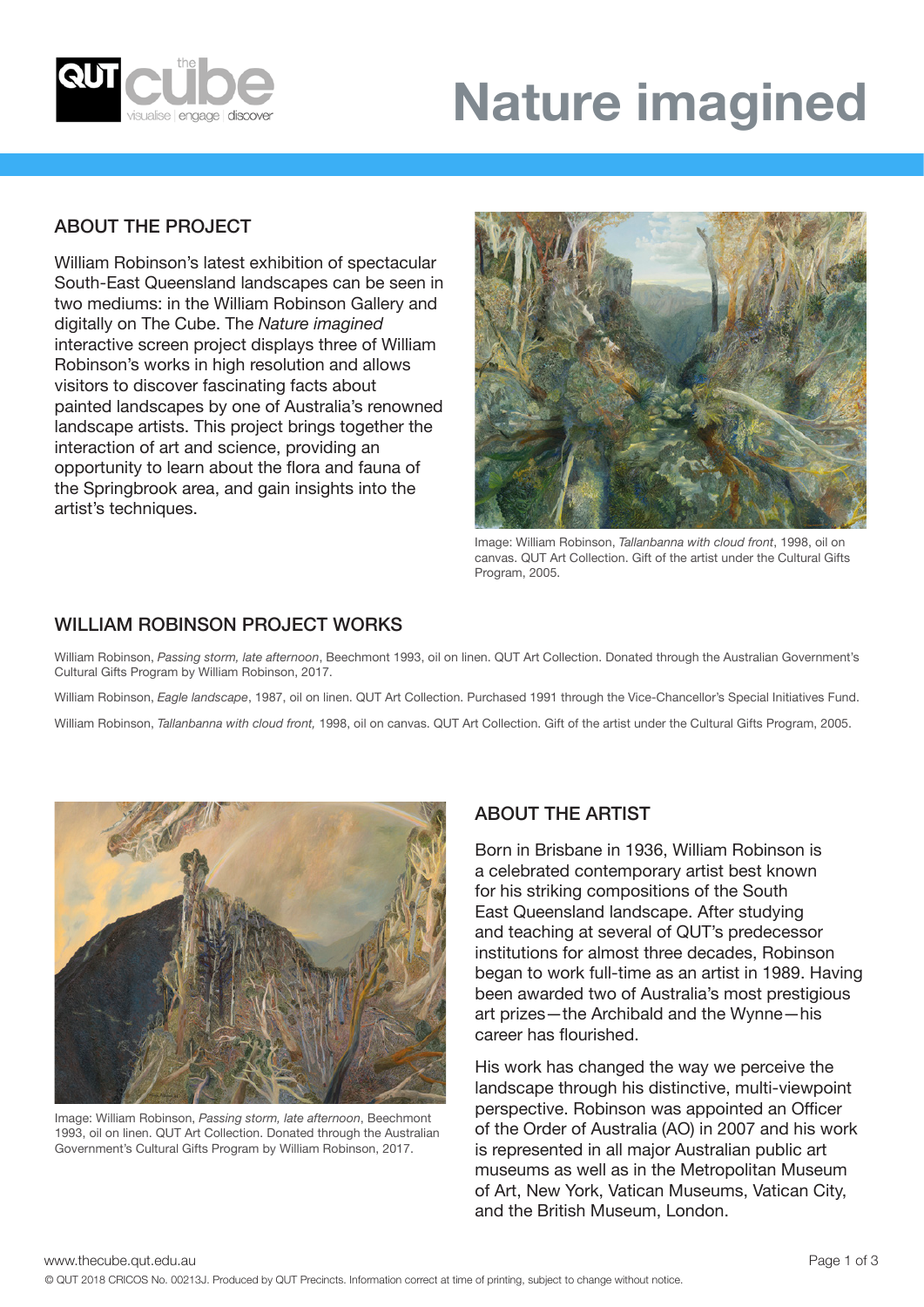



William Robinson, *Eagle landscape*, 1987, oil on linen. QUT Art Collection. Purchased 1991 through the Vice-Chancellor's Special Initiatives Fund.

# ON-SCREEN ACTIVITY

The Cube projects are interactive. Touch the screens to zoom-in on the artworks, use the + symbol to expand information contained in the project.

**Explore** *Eagle landscape* **(pictured) on-screen and complete the following activity.**

# LOOK

According to Robinson the *"work is the result of seeing a Wedged-tailed Eagle sweep over a ridge and into space above the gorge. I tried to paint these landscapes as pure sensation, what I felt when I walked over the landscape. The topography is carefully painted, somewhat like a map, as though the land is well known and thoroughly explored. I tried to give the feeling of time and space with up and down sensations drawing the observer into the picture."*

What does William Robinson's use of multiple viewpoints allow you to see in the painting?

#### **LISTEN**

Listen closely, can you hear sounds that might be found in the rainforest?

What do you hear?

#### FIND

Can you spot the two Wedge-tailed Eagles in the painting? The Wedge-tailed Eagle is Australia's largest bird of prey and is a protected species.

Wedge-tailed Eagles build impressive nests, what materials are their nests made of?